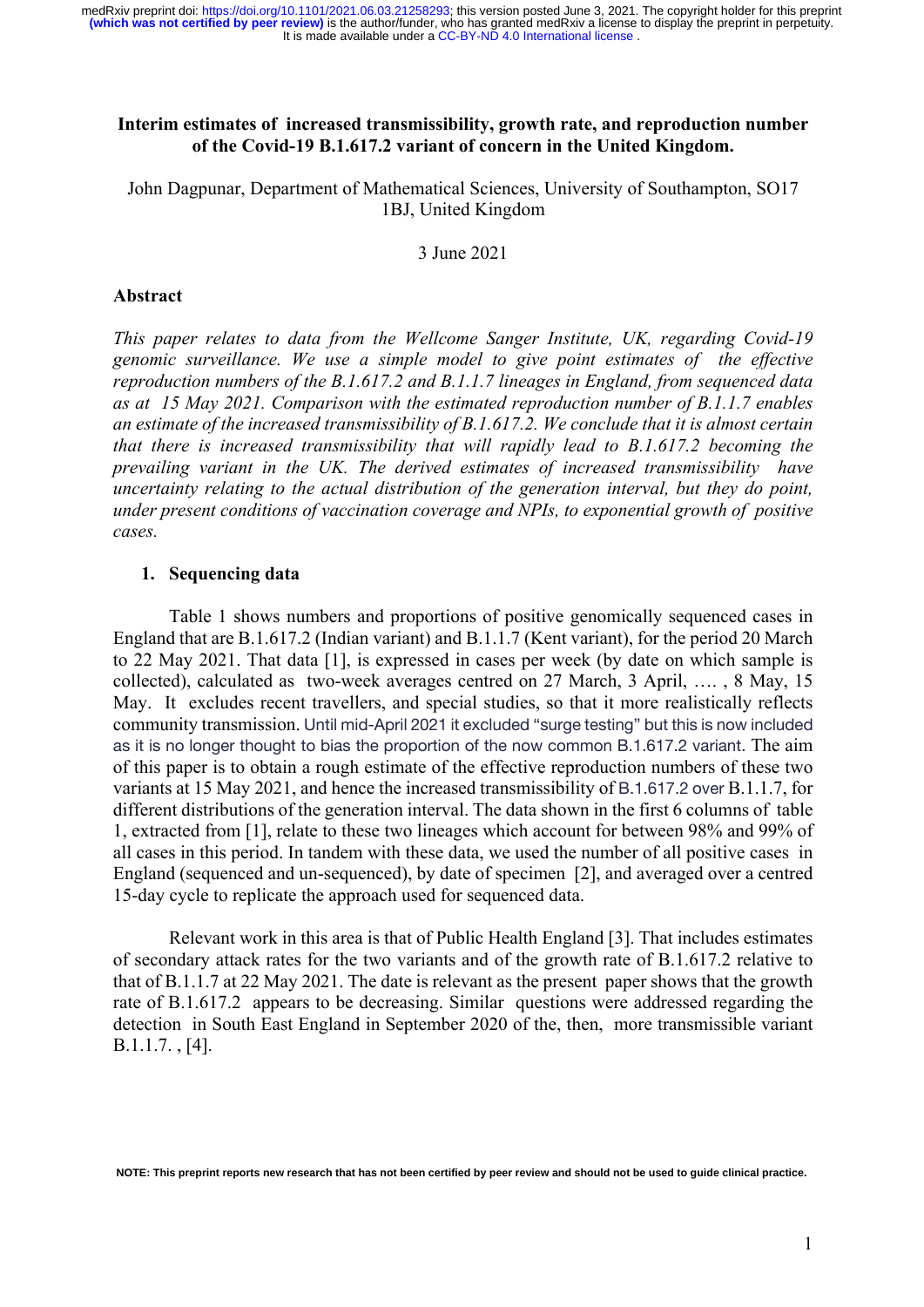| Two<br>weeks<br>ending | Centred<br>date | $t$ in<br>weeks<br>from<br>27<br>March | $i_1(t) =$<br>Number of<br>sequenced<br>positive<br>cases that<br>were<br>B.1.1.7 | $i_2(t)$ =Number of<br>sequenced positive<br>cases that were<br>B.1.617.2 | $i_2(t)$<br>$i_1(t)+i_2(t)$<br>Proportion of<br>B.1.617.2 | Number of all<br>positive cases per<br>week, including<br>un-sequenced<br>(centred 15-day<br>average). |
|------------------------|-----------------|----------------------------------------|-----------------------------------------------------------------------------------|---------------------------------------------------------------------------|-----------------------------------------------------------|--------------------------------------------------------------------------------------------------------|
| 3 April                | 27 March        | $\overline{0}$                         | 10712                                                                             | 0.5                                                                       | 4.67E-05                                                  | 25135                                                                                                  |
| 10 April               | 3 April         | 1                                      | 7236                                                                              | 9.5                                                                       | 1.31E-03                                                  | 18326                                                                                                  |
| 17 April               | 10 April        | $\overline{2}$                         | 5201                                                                              | 39.5                                                                      | 7.53E-03                                                  | 14384                                                                                                  |
| 24 April               | 17 April        | 3                                      | 4738                                                                              | 132                                                                       | 2.71E-02                                                  | 12940                                                                                                  |
| 1 May                  | 24 April        | $\overline{4}$                         | 4294                                                                              | 380                                                                       | 8.13E-02                                                  | 12192                                                                                                  |
| 8 May                  | 1 May           | 5                                      | 3516.5                                                                            | 964                                                                       | 2.15E-01                                                  | 11466                                                                                                  |
| 15 May                 | 8 May           | 6                                      | 2761                                                                              | 1771.5                                                                    | 3.91E-01                                                  | 11433                                                                                                  |
| 22 May                 | 15 May          | 7                                      | 2057                                                                              | 3019.5                                                                    | 5.95E-01                                                  | 12299                                                                                                  |

### **Table 1 : Sequencing data for B.1.1.7 and B.1.617.2**

#### 2. **Effective reproduction numbers, comparative transmissibility, and growth rate**

Let  $R_1(t)$  and  $R_2(t)$  denote the effective reproduction numbers of B.1.1.7 and B.1.617.2 at time  $t$ . Based upon those cases that were sequenced, the sample proportion of all cases at time t, sequenced and un-sequenced, that are variant *j*, is  $\frac{i_j(t)}{i_1(t)+i_2(t)}$ . Here, it is assumed that those cases that are sequenced are representative of the larger population of all positive cases. With the Sanger data, the exclusion of travellers and special studies makes this more likely. The estimated incidence of variant *j* cases per day is therefore  $\frac{i_j(t)I(t)}{i_1(t)+i_2(t)}$  where  $I(t)$  is the 15-day centred average incidence of all cases, sequenced and un-sequenced, on day  $t$ . By conditioning on the incidence at  $t - u$ , we have to a good approximation,

$$
\frac{i_j(t)I(t)}{i_1(t)+i_2(t)} = R_j(t) \int_0^\infty \frac{i_j(t-u)I(t-u)}{i_1(t-u)+i_2(t-u)} g_j(u) du \tag{1}
$$

where  $g_i(u)$  is the probability density function of the generation interval for variant j. Therefore,

$$
R_j(t) = \frac{\frac{i_j(t)I(t)}{i_1(t) + i_2(t)}}{\int_0^\infty \frac{i_j(t-u)I(t-u)}{i_1(t-u) + i_2(t-u)} g_j(u) du}
$$
(2)

for  $j = 1,2$ . It is well known that case incidence will experience exponential growth with rate  $\lambda_i(t)$  say, and so the last equation can be rewritten as

$$
R_j(t) = \frac{1}{\int_0^\infty e^{-\int_{t-u}^t \lambda_j(x)dx} g_j(u)du}
$$
\n(3)

which may be compared with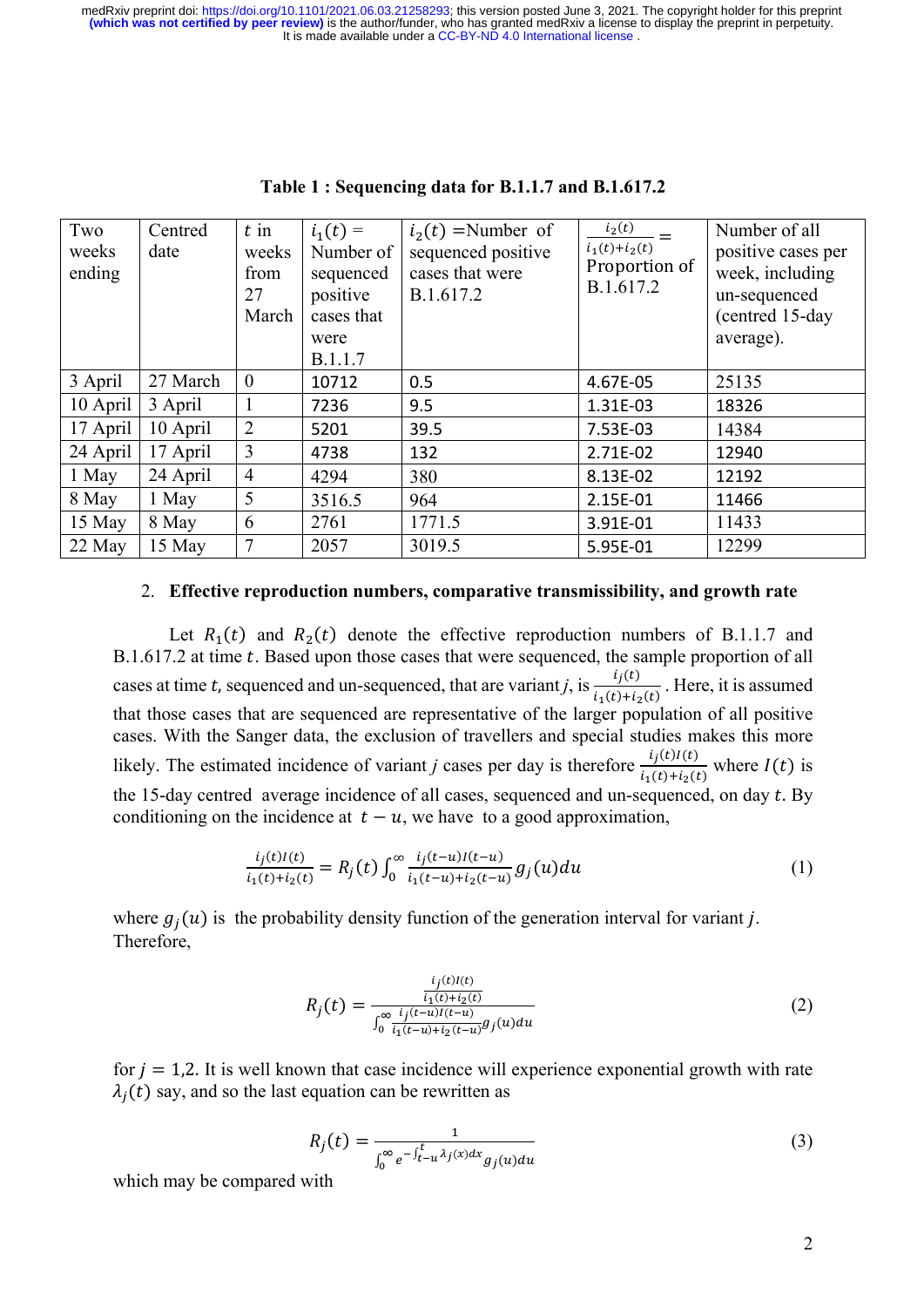$$
R_j(t) = \frac{1}{\int_0^\infty e^{-\lambda_j u} g_j(u) du} \tag{4}
$$

as in [5], for the case of a constant growth rate  $\lambda_i$ .

A generation interval is the time between a (primary) individual becoming infected and infecting (secondary) individuals. I assume that the distribution of generation interval is stationary and is the same for both B.1.1.7 and B.1.617.2. The latter will be the case providing the transmission rate of one variant is simply a scaled version of the other. Assuming this to be so, the increase in transmissibility of B.1.617.2 over B.1.1.7 is  $\left(\frac{R_2}{R_1}\right)$  $\frac{\pi_2}{R_1}$  – 1) 100%. I assume that the generation interval is gamma distributed, as for example in [6,7], with mean  $\mu$ , shape parameter  $\alpha$ , and standard deviation  $\frac{\mu}{\sqrt{\alpha}}$ . For  $\alpha >1$ , this allows for an initial phase following infection in which there is a monotonic increase in transmission rate approximating to the latent and pre-symptomatic period, a second phase of high transmission, followed by a third one of monotonic decrease.

### **3. Results**

The Sanger data is available as centred two-week averages every week. This was converted to daily data by linear interpolation within each week, of the proportions of cases that are variant 1 and 2. The daily number of all positive cases was obtained from [2], calculating centred 15-day averages, for each of the 49 days (7 weeks). Table 2 shows point estimates, as of 15 May 2021, of  $R_1(49)$  and  $R_2(49)$ , the increased transmissibility, and the overall reproduction number

$$
R(49) = \frac{i_1(49)R_1(49) + i_2(49)R_2(49)}{i_1(49) + i_2(49)}
$$
\n
$$
(5)
$$

The selected parameter values for specimen gamma distributed generation intervals are those given in [7] for studies on infected individuals in Singapore and Tianjin, China.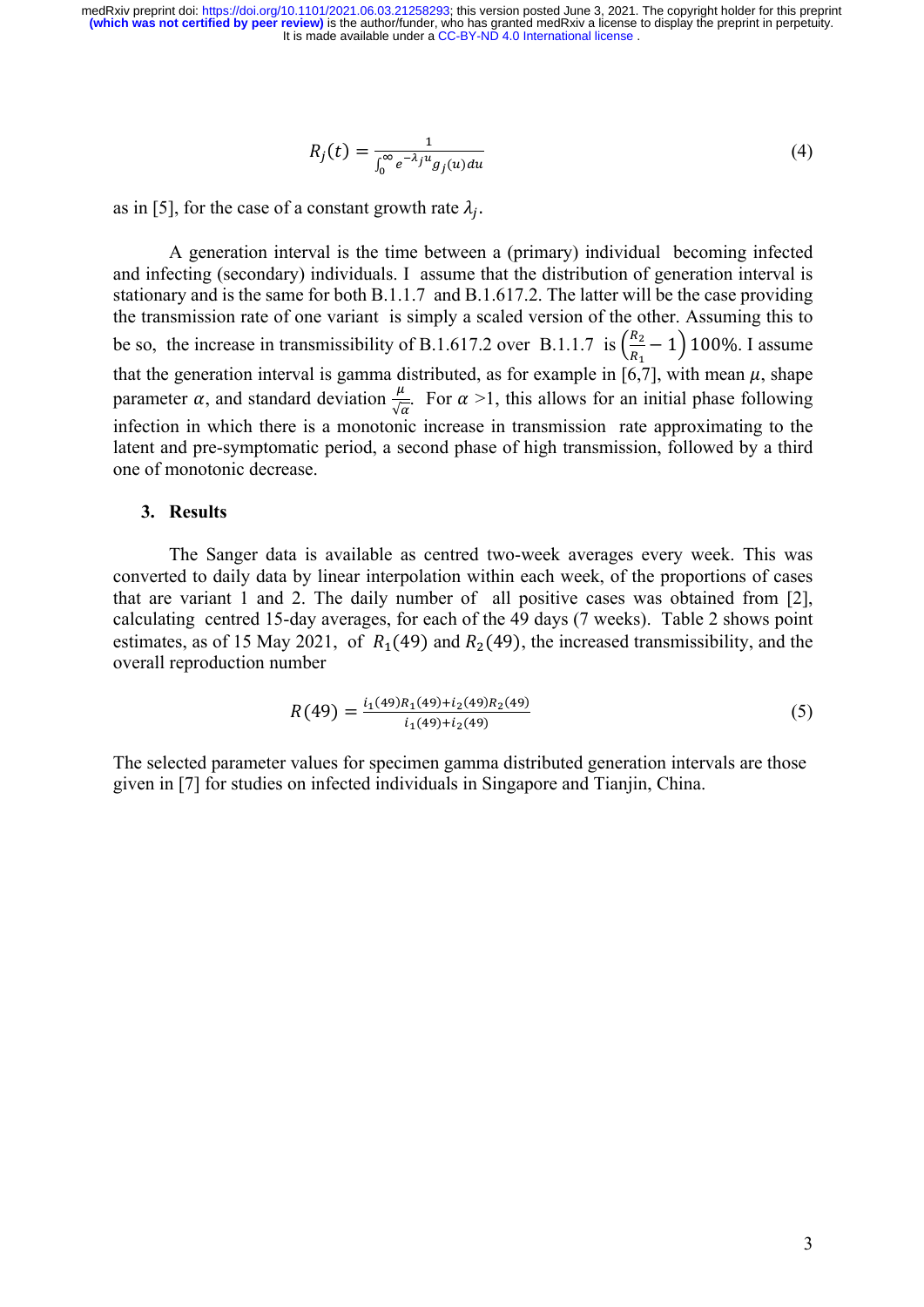It is made available under a CC-BY-ND 4.0 International license. medRxiv preprint doi: [https://doi.org/10.1101/2021.06.03.21258293;](https://doi.org/10.1101/2021.06.03.21258293) this version posted June 3, 2021. The copyright holder for this preprint<br>(which was not certified by peer review) is the author/funder, who has granted med

| (Mean, standard  | $R_1(49)$ | $R_2(49)$ | R(49) | Increased        |
|------------------|-----------|-----------|-------|------------------|
| deviation)<br>of |           |           |       | transmissibility |
| generation       |           |           |       |                  |
| interval in days |           |           |       |                  |
| (5.2, 1.72)      | 0.750     | 1.37      | 1.12  | 83%              |
| (3.78, 0.91)     | 0.789     | 1.23      | 1.05  | 56%              |
| (6.78, 3.93)     | 0.703     | 1.51      | 1.19  | 115%             |
| (3.95, 1.51)     | 0.788     | 1.25      | 1.06  | 59%              |
| (3.01, 0.74)     | 0.820     | 1.17      | 1.03  | 43%              |
| (4.91, 2.97)     | 0.761     | 1.34      | 1.10  | 76%              |

| Table 2 Reproduction numbers and increased transmissibility as of 15 May 2021 |  |  |  |  |
|-------------------------------------------------------------------------------|--|--|--|--|
|                                                                               |  |  |  |  |

In table 3, the sample proportion of variants obtained from sequenced data is used to construct weekly estimates of variant case incidence in the population. From this table, the weekly growth rates are calculated. For example, the growth rate for B.1.617.2 in week 5 is  $\ln \frac{2465}{991} = 0.911$ . From this table the doubling or halving times may be calculated. For example, the doubling time of B.1.617.2 at 15 May 2021 (centred date) is  $\frac{\ln 2}{0.493} = 1.41$  weeks. The dynamically changing growth rates are shown in figure 1

# **Table 3 Weekly estimates of variant case incidence and growth rates**

| $\boldsymbol{t}$ | Sample     | All       | Estimated | Estimated      | Growth    | Growth   |
|------------------|------------|-----------|-----------|----------------|-----------|----------|
| 1n               | Proport-   | case      | case      | Case           | Rate      | Rate per |
| weeks            | ion        | incidence | incidence | Incidence      | per       | week     |
|                  | B.1.617.2  | per week  | B.1.617.2 | <b>B.1.1.7</b> | week      | B.1.1.7  |
|                  |            |           | per week  | per week       | B.1.617.2 |          |
| $\theta$         | 4.67E-05   | 25137     |           | 25136          |           |          |
| 1                | 1.31E-03   | 18326     | 24        | 18302          | 3.018     | $-0.317$ |
| $\overline{2}$   | $7.53E-03$ | 14385     | 108       | 14277          | 1.507     | $-0.248$ |
| 3                | 2.71E-02   | 12943     | 351       | 12592          | 1.175     | $-0.126$ |
| $\overline{4}$   | 8.13E-02   | 12194     | 991       | 11203          | 1.039     | $-0.117$ |
| 5                | 2.15E-01   | 11466     | 2465      | 9001           | 0.911     | $-0.219$ |
| 6                | 3.91E-01   | 11431     | 4470      | 6961           | 0.595     | $-0.257$ |
| 7                | 5.95E-01   | 12299     | 7318      | 4981           | 0.493     | $-0.335$ |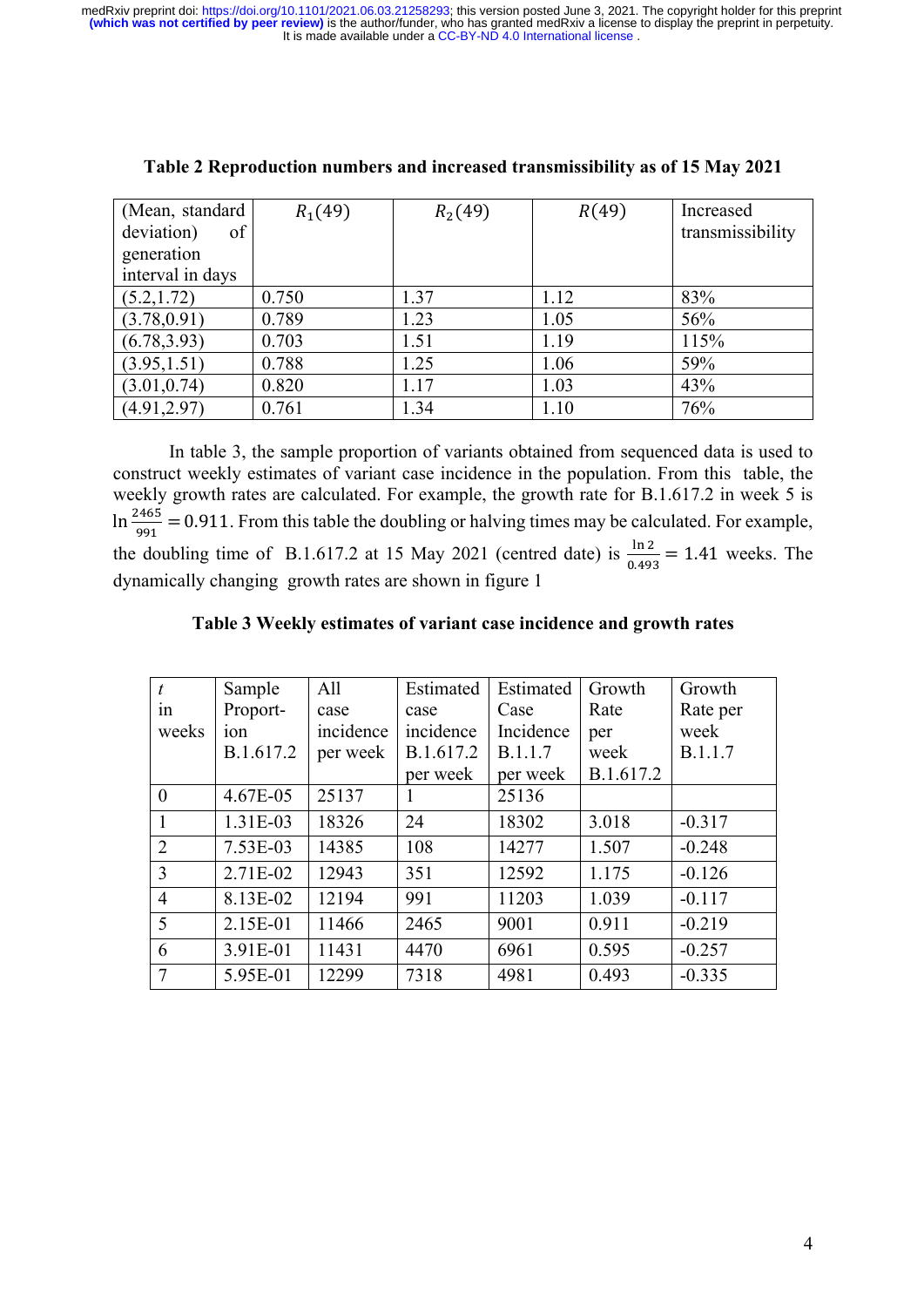



### **4. Discussion and Conclusions**

The degree of increased transmissibility is large and varies considerably with the assumed distribution of generation interval. Although not shown here, for a given mean generation interval, transmissibility increase was relatively insensitive to variability in generation interval. These results might be compared with secondary attack rates among contacts that have not travelled [3], (13.5% for B.1.617.2 versus 8.1% for B.1.1.7). Most of the results in the final column of table 2 are larger than those suggested by the SAGE update of 13 May 2021, [8], where a 50% increase in transmissibility was thought to be a realistic possibility. For comparison, the official overall effective reproduction number [9] was mainly in the range (0.8-1.1) during this period.

The estimates of increased transmissibility of B.1.617.2 depend upon the distribution of the generation interval and  $t$ . We have shown only the values calculated for all the data up to  $t = 7$ , that is 15 May (centred date). For low values of t there is great uncertainty in the growth rate of B.1.617.2 (but not of B.1.1.7) because the incidence is so low. However, it was found that by  $t = 6.7$  the incidence was now high enough for the increased transmissibility to have stabilised and so the results shown in the last column of table 2 are a reasonable guide for each given distribution of generation interval.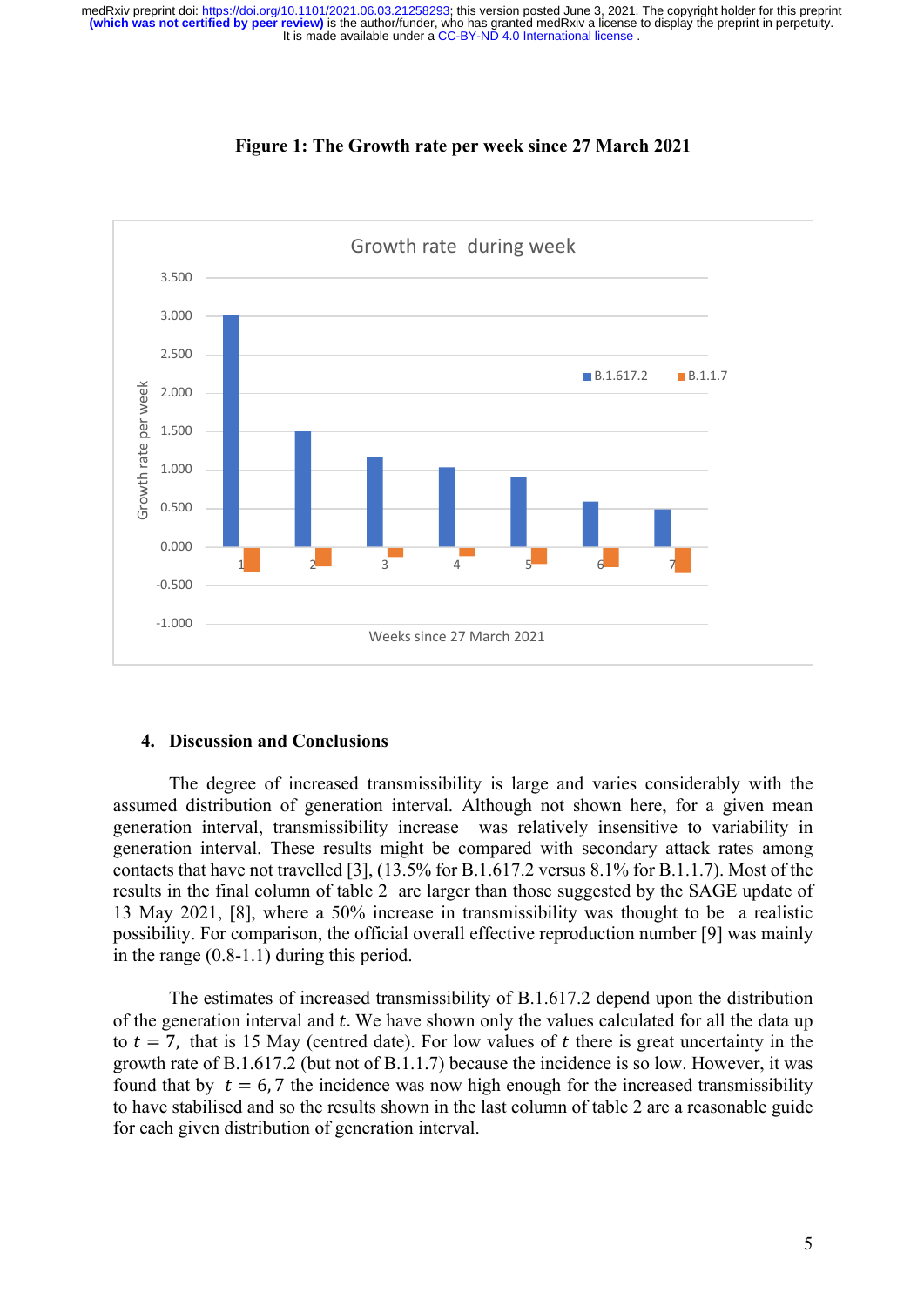These results are contingent upon the validity of the model assumptions including the assumption that the sequencing data are representative of overall community transmission. With regards to this, local outbreaks might first become apparent in environments where the transmission rate is biased to high values, for example in communities with large average household size and less than average social distancing. When B1.617.2 becomes the almost exclusive variant, as seems inevitable, then its proportion of all cases becomes 1, which removes uncertainty about the extent to which sequenced data is representative of the entire population. The uncertainty about the distribution of generation interval remains.

Figure 1 reveals an interesting feature in that the estimated positive growth rate of B1.617.2 has been decreasing and the positive decline rate of B.1.1.7 increasing. A possible explanation for this is that in both cases the increasing vaccine roll-out in the UK is more than compensating for the gradual relaxation of NPIs. Nevertheless, when B.1.617.2 eventually accounts for almost all cases, column 3 of table 2 shows that under present circumstances there will be exponential growth as the reproduction number is significantly above 1. It might be possible to reduce this below 1 by rapidly increasing vaccination coverage, but this might not be enough in a context of further relaxation of NPIs. Policymakers will need to decide whether the risks of not taking anticipatory action should that prove to be necessary, outweigh the risks of intervening should that be shown not to be required. Finally, an unknown is whether increased case numbers will lead to increased hospitalisations and deaths.

**Competing Interests.** The author declares no competing interests.

# **References**

[1] Wellcome Sanger Institute, Covid 19 Genomic Survey. https://covid19.sanger.ac.uk/lineages/raw?show=B.1.617.2%2CB.1.1.7&colorBy=p&lineage =B.1.617.2&area=overview&latitude=50.161569&longitude=- 2.591175&zoom=4.33&date=2021-05-22

[2] Coronavirus (Covid-19) in the UK, Cases in England. https://coronavirus.data.gov.uk/details/cases?areaType=nation&areaName=England

[3] Public Heath England (2021). SARS-CoV-2 variants of concern and variants under investigation in England, Technical briefing 13, 27 May 2021. https://assets.publishing.service.gov.uk/government/uploads/system/uploads/attachment\_ data/file/990339/Variants\_of\_Concern\_VOC\_Technical\_Briefing\_13\_England.pdf

[4] Davies, N. G., Abbott S., Barnard R. C. et al. (2021). Estimated transmissibility and impact of SARS-CoV-2 lineage B.1.1.7 in England. Science. doi: 10.1126/science.abg3055. - DOI - PMC -PubMed

[5] Wallinga, J. and Lipsitch, M. (2007). How generation intervals shape the relationship between growth rates and reproductive numbers, *Proc. R. Soc. B.***274,** 599–604. https://royalsocietypublishing.org/doi/10.1098/rspb.2006.3754

[6] He, X., Lau, E.H.Y., Wu, P. *et al.* (2020). Temporal dynamics in viral shedding and transmissibility of COVID-19, *Nat Med* **26,** 672–675. https://doi.org/10.1038/s41591-020- 0869-5